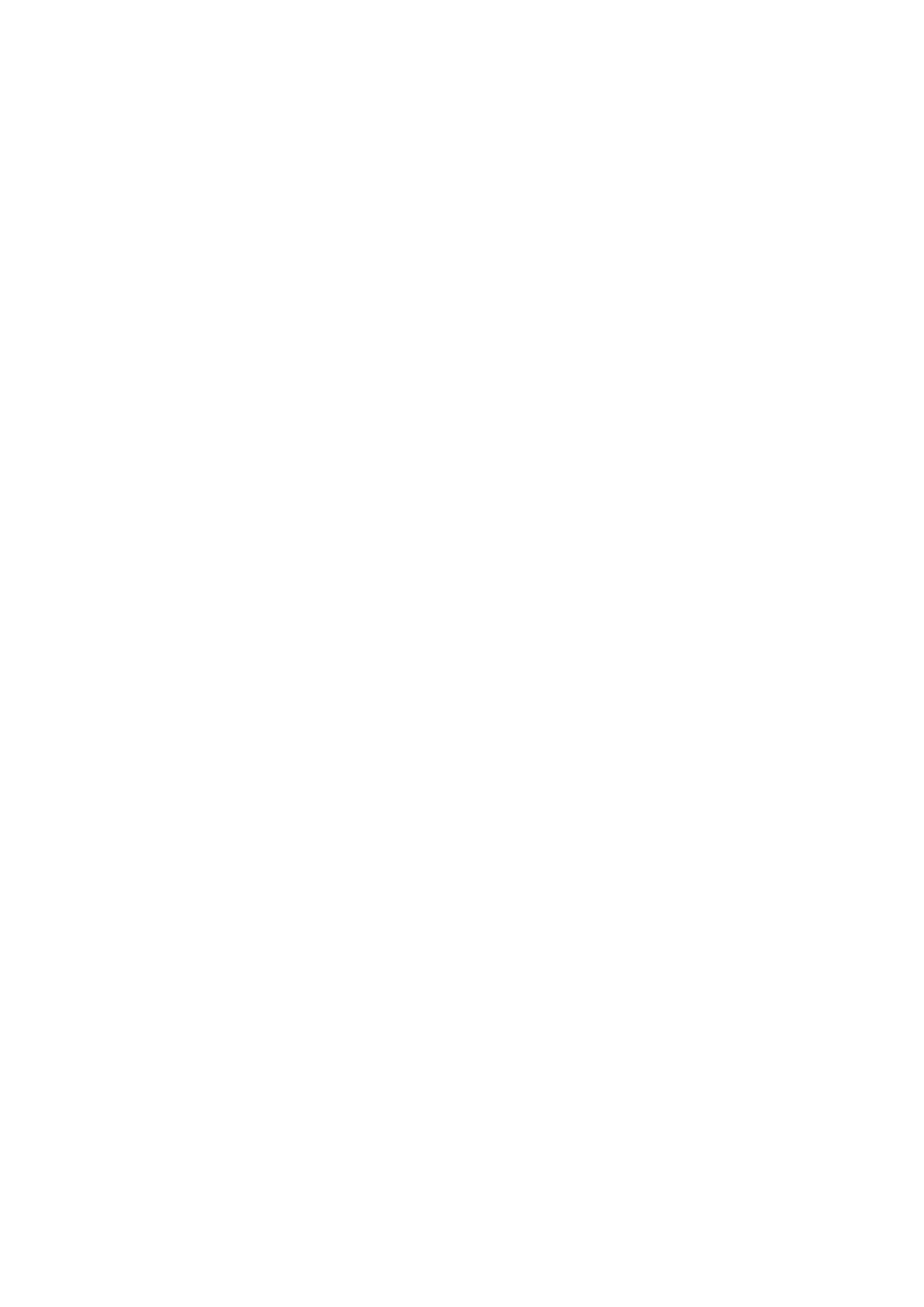# **TRANSPORT & LOGISTICS**

## **EQUIPMENT NEEDED**

Fire extinguisher • First aid consumables • Depending on the electives: Access to rigid heavy vehicle, rigid heavy vehicle, vehicle combination.

### **UNIT STANDARDS**

#### **Cluster 1 Communication Skills– Credit Accumulation Transfer is applicable to the unit standards below**

| <b>Outcome</b> | <b>SAQA ID</b> | Name of Unit Standard                                               | <b>Credits</b> |
|----------------|----------------|---------------------------------------------------------------------|----------------|
| Fundamental    | 119472         | Accommodate audience and context needs in oral/signed communication |                |
| Fundamental    | 119457         | Interpret and use information from texts                            |                |
| Fundamental    | 119467         | Use language and communication in occupational learning programmes  |                |
| Fundamental    | 119465         | Write/present/sign texts for a range of communicative contexts      |                |

**TRAINING FORCE** 

**Linking Training to Industry** 

**Recommended training days for Cluster 1 is 4 days**  $\bar{a}$ 

#### **Cluster 2 Working in a Proffessional Driving Environment**

| <b>Outcome</b> | <b>SAQA ID</b> | Name of Unit Standard                                                     | <b>Credits</b> |
|----------------|----------------|---------------------------------------------------------------------------|----------------|
| Core           | 123261         | Plan road transport service delivery                                      | 8              |
| Core           | 114941         | Apply knowledge of HIV/Aids to a specific business sector and a workplace | 4              |
| Core           | 8016           | Maintaining occupational health, safety and general housekeeping          | 8              |
| Core           | 123258         | Foster and maintain customer relations                                    | 10             |

 $\bar{a}$ **Recommended training days for Cluster 2 is 6 days**

#### **Cluster 3 Numaracy Skills – Credit Accumulation Transfer is applicable to the unit standards below**

| <b>Outcome</b> | <b>SAQA ID</b> | Name of Unit Standard                                                                                                                                        | <b>Credits</b> |
|----------------|----------------|--------------------------------------------------------------------------------------------------------------------------------------------------------------|----------------|
| Fundamental    | 9010           | Demonstrate an understanding of the use of different number bases and measurement units and an<br>awareness of error in the context of relevant calculations |                |
| Fundamental    | 9013           | Describe, apply, analyse and calculate shape and motion in 2 and 3 dimensional space in different contexts                                                   |                |
| Fundamental    | 9012           | Investigate life and work related problems using data and probabilities                                                                                      |                |
| Fundamental    | 7456           | Use mathematics to investigate and monitor the financial aspects of personal, business and national issues                                                   |                |

**Recommended training days for Cluster 3 is 3 days**  $\alpha$